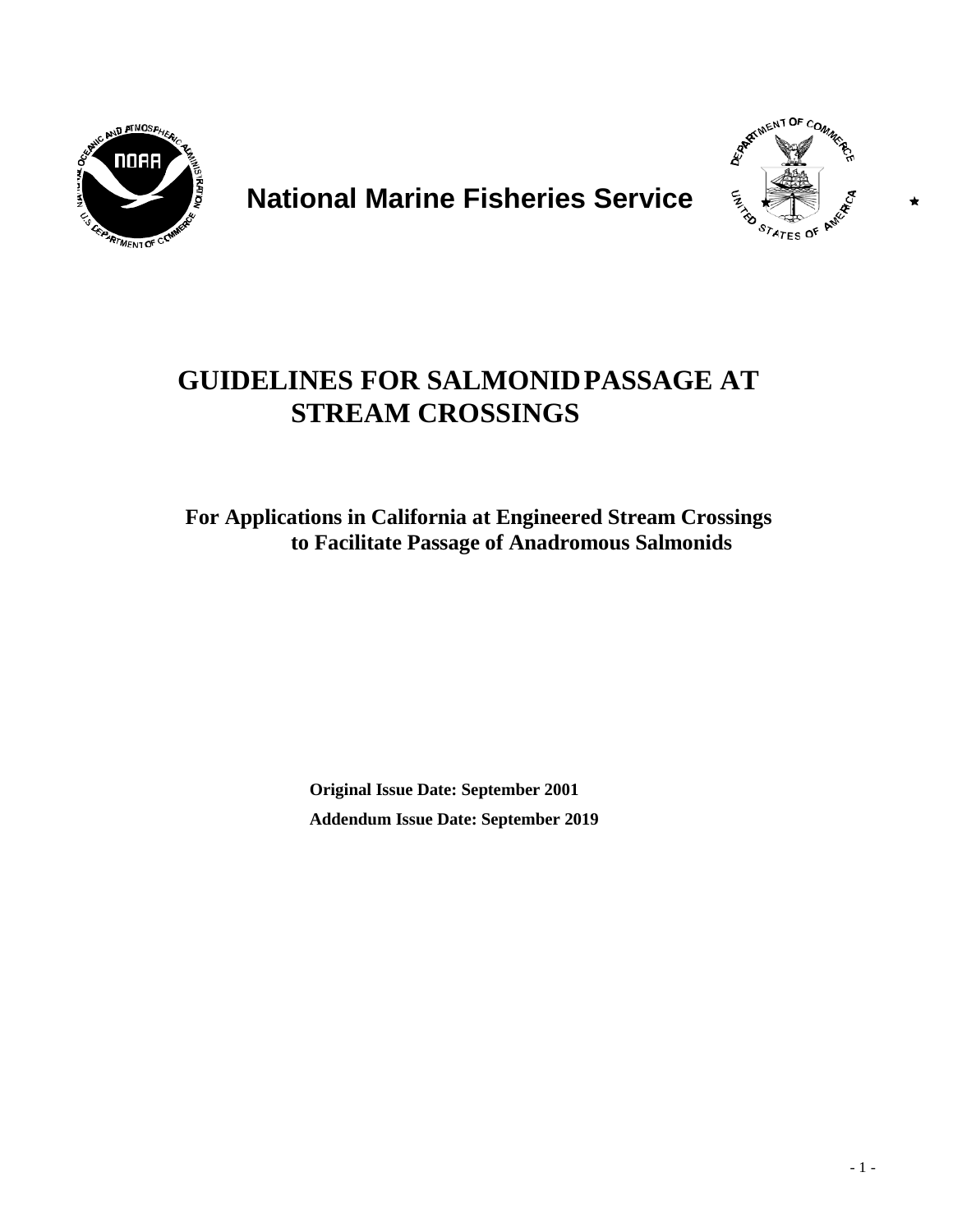

 $\overline{a}$ 



# **ADDENDUM**

# **NMFS 2001 GUIDELINES FOR SALMONID PASSAGE AT STREAM CROSSINGS August 30, 2019 Applicable to anadromous salmonid watersheds of California**

The National Marine Fisheries Service, Southwest Region, issued *Guidelines for Salmonid Passage at Stream Crossings* in September, 2001. Since that time there has been more field-based monitoring of juvenile salmonid migration behaviors, along with scientific study of the diversity of California's hydrologic conditions<sup>[1](#page-1-0)</sup> and new laboratory-based research on juvenile fish leaping ability.<sup>[2](#page-1-1)</sup> Additionally, the 2001 guidelines are sometimes applied in settings for which they were not intended. For these reasons we hereby amend the 2001 guidelines with the following modifications.

- 1. The NMFS 2001 guidelines apply to the design of fish passage projects for stream crossings (e.g., culverts and bridges), inside stream crossing structures, and to adjacent inlet and outlet works to the structure in anadromous fish watersheds of California.
- 2. The maximum hydraulic drop for juvenile salmonids is increased from 6" to 12" as a general guideline. Site specific considerations may justify a different maximum hydraulic drop such as the presence of very small or critically endangered fish, very cold water, or matching the gradient of the local reference reach)
- 3. The high fish passage design flow for all hydraulic designs should be 50% of the 2-year event (where less than 20 years of gauge data exist) or the 1% exceedance flow during the migration season (where 20+ years of gauge data exist.

New guidelines for most salmonid habitat settings including stream crossings are in preparation, with anticipated issuance in 2022. Until new guidelines are issued, NMFS requests that users of the 2001 (California) stream crossing design guidelines

- 1. Apply the guidelines to the settings where they are intended,
- 2. Explore alternative approaches as prioritized in 2001,
- 3. Seek technical assistance for all other fish passage problems.

Please direct questions regarding this Addendum and the NMFS 2001 Guidelines to: Environmental Services Branch Supervisor National Marine Fisheries Service 777 Sonoma Avenue, Suite 325 Santa Rosa, CA 95404 Main office phone: 707-575-6050

<span id="page-1-0"></span><sup>1</sup> Lang and Love, August 2014, *Comparing Fish Passage Opportunity Using Different Fish Passage Design Flow Criteria in Three West Coast Climate Zones*, prepared for National Marine Fisheries Service, Santa Rosa, CA.

<span id="page-1-1"></span><sup>2</sup> *NMFS Technical Memo - Interim Juvenile Jump Test Results*, NMFS-Santa Rosa, August 2019.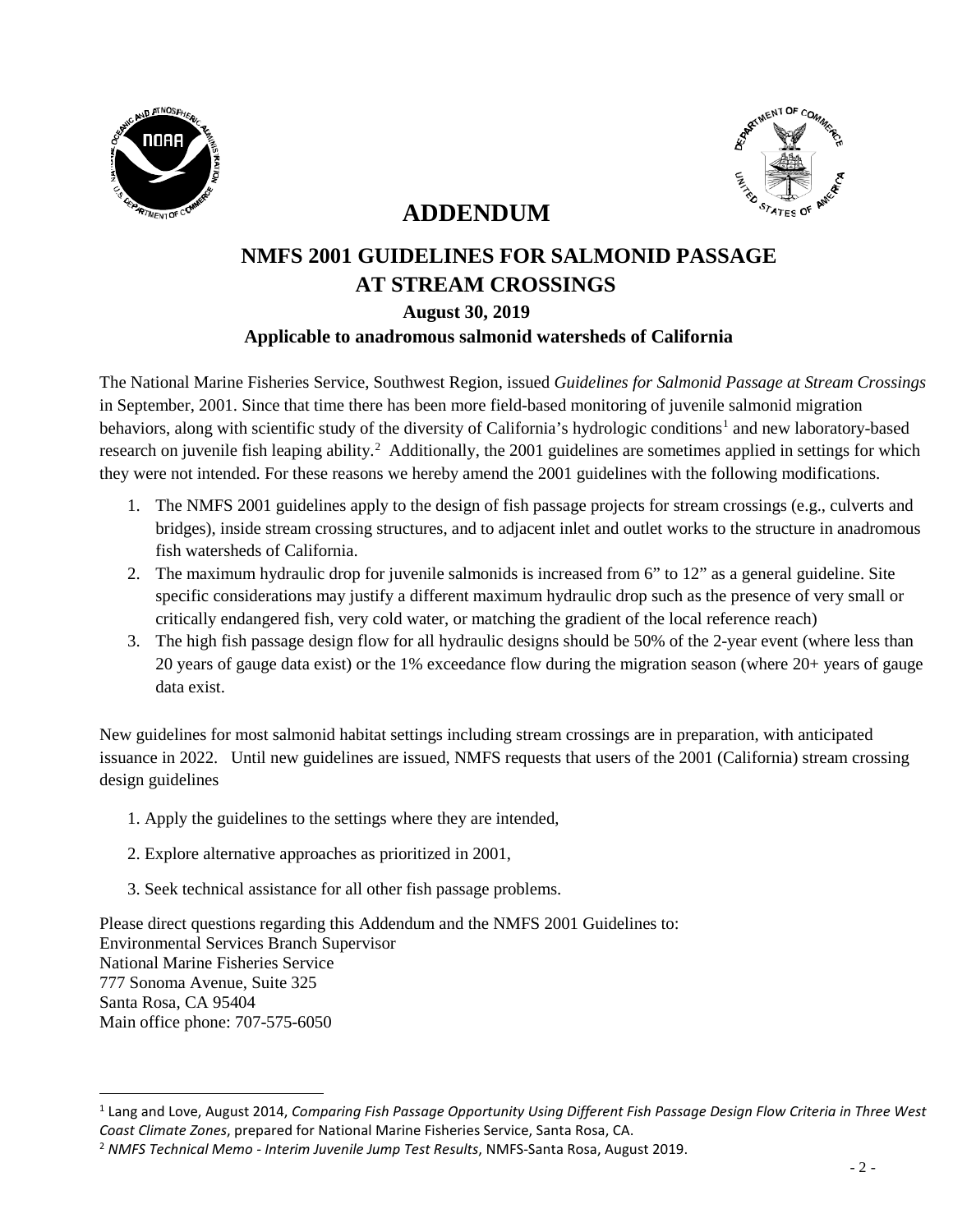# **GUIDELINES FOR SALMONIDPASSAGE AT STREAM CROSSINGS**

# **For Applications in California at Engineered Stream Crossings to Facilitate Passage of Anadromous Salmonids**

# **1.0 INTRODUCTION**

This document provides guidelines for design of stream crossings to aid upstream and downstream passage of migrating salmonids. It is intended to facilitate the design of a new generation of stream crossings, and assist the recovery of threatened and endangered salmon species. These guidelines are offered by the National Marine Fisheries Service, Southwest Region (NMFS-SWR), as a result of its responsibility to prescribe fishways under the Endangered Species Act, the Magnuson-Stevens Act, the Federal Power Act, and the Fish and Wildlife Coordination Act. The guidelines apply to all public and private roads, trails, and railroads within the range of anadromous salmonids in California.

Stream crossing design specifications are based on the previous works of other resource agencies along the U.S. West Coast. They embody the best information on this subject at the time of distribution. Meanwhile, there is mounting evidence that impassable road crossings are taking a more significant toll on endangered and threatened fish than previously thought. New studies are revealing evidence of the pervasive nature of the problem, as well as potential solutions. Therefore, this document is appropriate for use until revised, based on additional scientific information, as it becomes available.

The guidelines are general in nature. There may be cases where site constraints or unusual circumstances dictate a modification or waiver of one or more of these design elements. Conversely, where there is an opportunity to protect salmonids, additional site-specific criteria may be appropriate. Variances will be considered by the NMFS on a project-by-project basis. When variances from the technical guidelines are proposed, the applicant must state the specific nature of the proposed variance, along with sufficient biological and/or hydrologic rationale to support appropriate alternatives. Understanding the spatial significance of a stream crossing in relation to salmonid habitat within a watershed will be an important consideration in variance decisions.

Protocols for fish-barrier assessment and site prioritization are under development by the California Department of Fish and Game (CDFG). These will be available in updated versions of the *California Salmonid Stream Habitat Restoration Manual*. Most streams in California also support important populations of non-salmonid fishes, amphibians, reptiles, macroinvertebrates, insects, and other organisms important to the aquatic food web. Some of these may also be threatened or endangered species and require "ecological connectivity" that dictate other design criteria not covered in this document. Therefore, the project applicant should check with the local Fish and Game office, the U.S. Fish and Wildlife Service (USFWS), and/or tribal biologists to ensure other species are fully considered.

The California Department of Transportation Highway Design Manual defines a culvert as "a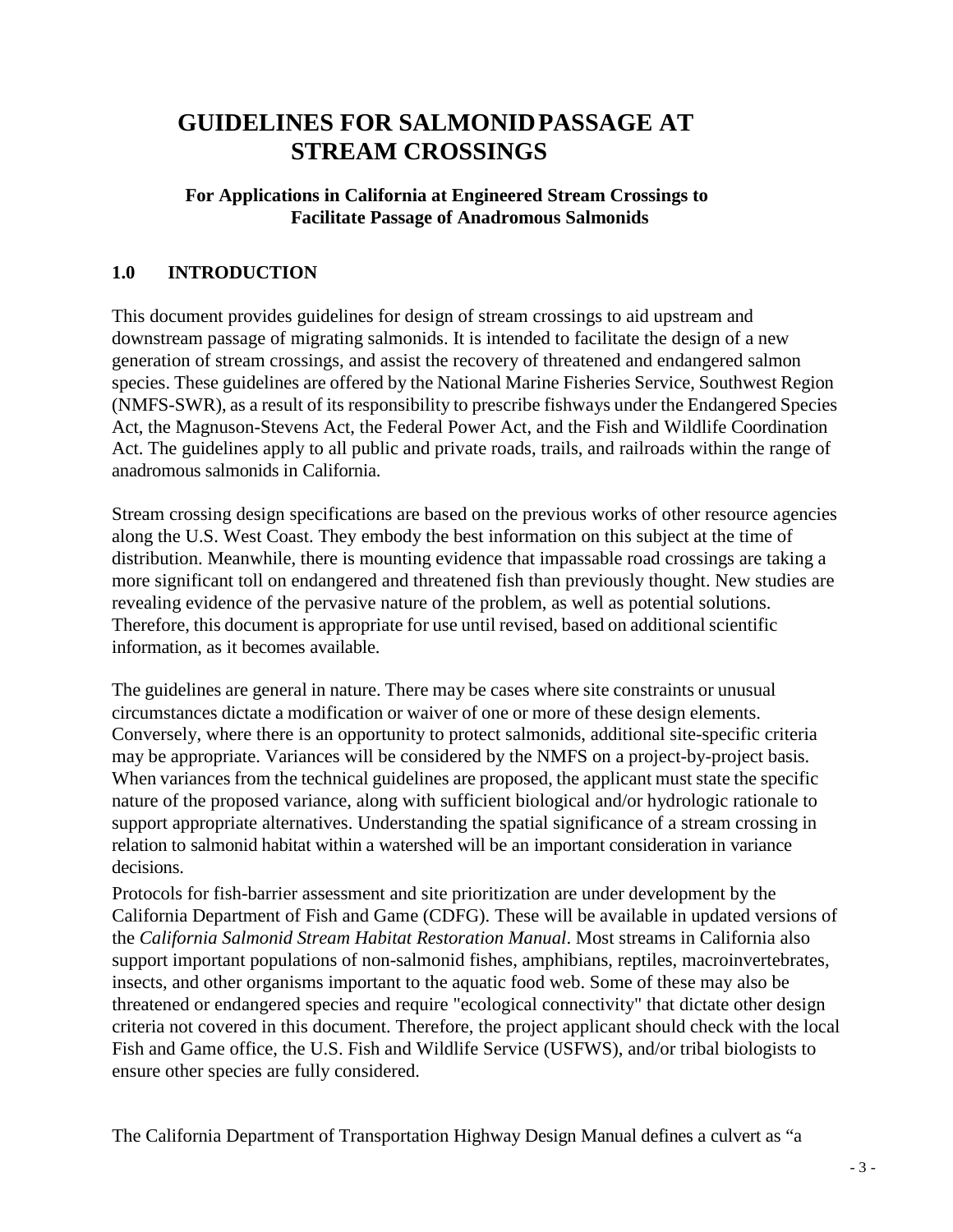closed conduit which allows water to pass under a highway," and in general, has a single span of less than 20 feet or multiple spans totaling less than 20 feet. For the purpose of fish passage, the distinction between bridge, culvert or low water crossing is not as important as the effect the structure has on the form and function of the stream. To this end, these criteria conceptually apply to bridges and low water crossings, as well as culverts.

# **2.0 PREFERRED ALTERNATIVES AND CROSSINGS**

The following alternatives and structure types should be considered in order of preference:

- 1. *Nothing*  Road realignment to avoid crossing the stream
- 2. *Bridge*  spanning the stream to allow for long term dynamic channel stability
- 3. *Streambed simulation strategies*  bottomless arch, embedded culvert design, or ford
- 4. *Non-embedded culvert* this is often referred to as a hydraulic design, associated with more traditional culvert design approaches limited to low slopes for fish passage
- 5. *Baffled culvert, or structure designed with a fishway*  for steeper slopes

If a segment of stream channel where a crossing is proposed is in an active salmonid spawning area then only full span bridges or streambed simulations are acceptable.

## **3.0 DESIGNING NEW AND REPLACEMENT CULVERTS**

The guidelines below are adapted from culvert design criteria published by many federal and state organizations including the California Department of Fish and Game (CDFG, 2001). It is intended to apply to new and replacement culverts where fish passage is legally mandated or important.

## **3.1 Active Channel Design Method**

The Active Channel Design method is a simplified design that is intended to size a culvert sufficiently large and embedded deep enough into the channel to allow the natural movement of bedload and formation of a stable bed inside the culvert. Determination of the high and low fish passage design flows, water velocity, and water depth is not required for this method since the stream hydraulic characteristics within the culvert are intended to mimic the stream conditions upstream and downstream of the crossing. This design method is usually not suitable for stream channels that are greater than 3% in natural slope or for culvert lengths greater than 100feet. Structures for this design method are typical round, oval, or squashed pipes made of metal or reinforced concrete.

- Culvert Width The minimum culvert width shall be equal to, or greater than, 1.5 times the active channel width.
- Culvert Slope The culvert shall be placed level (0% slope).
- Embedment The bottom of the culvert shall be buried into the streambed not less than 20% of the culvert height at the outlet and not more than 40% of the culvert height at the inlet.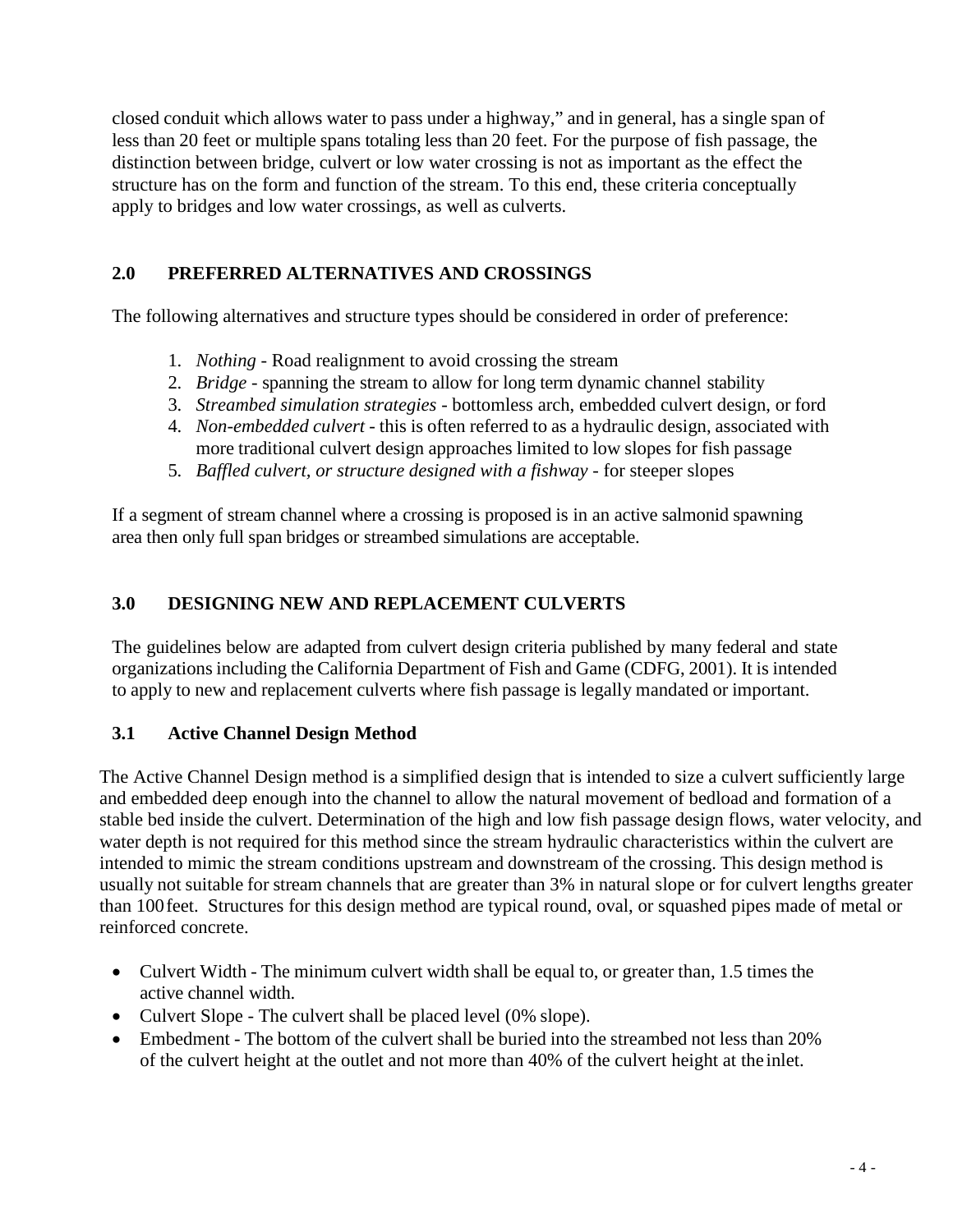# **3.2 Stream Simulation Design Method**

The Stream Simulation Design method is a design process that is intended to mimic the natural stream processes within a culvert. Fish passage, sediment transport, flood and debris conveyance within the culvert are intended to function as they would in a natural channel. Determination of the high and low fish passage design flows, water velocity, and water depth is not required for this option since the stream hydraulic characteristics within the culvert are designed to mimic the stream conditions upstream and downstream of the crossing. The structures for this design method are typically open bottomed arches or boxes but could have buried floors in some cases. These culverts contain a streambed mixture that is similar to the adjacent stream channel. Stream simulation culverts require a greater level of information on hydrology and geomorphology (topography of the stream channel) and a higher level of engineering expertise than the Active Channel Design method.

- Culvert Width The minimum culvert width shall be equal to, or greater than, the bankfull channel width. The minimum culvert width shall not be less than 6 feet.
- Culvert Slope The culvert slope shall approximate the slope of the stream through the reach in which it is being placed. The maximum slope shall not exceed 6%.
- Embedment The bottom of the culvert shall be buried into the streambed not less than 30% and not more than 50% of the culvert height. For bottomless culverts the footings or foundation should be designed for the largest anticipated scour depth.

# **3.3 Hydraulic Design Method**

The Hydraulic Design method is a design process that matches the hydraulic performance of a culvert with the swimming abilities of a target species and age class of fish. This method targets distinct species of fish and therefore does not account for ecosystem requirements of non-target species. There are significant errors associated with estimation of hydrology and fish swimming speeds that are resolved by making conservative assumptions in the design process. Determination of the high and low fish passage design flows, water velocity, and water depth are required for this option.

The Hydraulic Design method requires hydrologic data analysis, open channel flow hydraulic calculations and information on the swimming ability and behavior of the target group of fish. This design method can be applied to the design of new and replacement culverts and can be used to evaluate the effectiveness of retrofits of existing culverts.

- Culvert Width **-** The minimum culvert width shall be 3 feet.
- Culvert Slope **-** The culvert slope shall not exceed the slope of the stream through the reach in which it is being placed. If embedment of the culvert is not possible, the maximum slope shall not exceed 0.5%.
- Embedment Where physically possible, the bottom of the culvert shall be buried into the streambed a minimum of 20% of the height of the culvert below the elevation of the tailwater control point downstream of the culvert. The minimum embedment should be at least 1 foot. Where physical conditions preclude embedment, the hydraulic drop at the outlet of a culvert shall not exceed the limits specified above.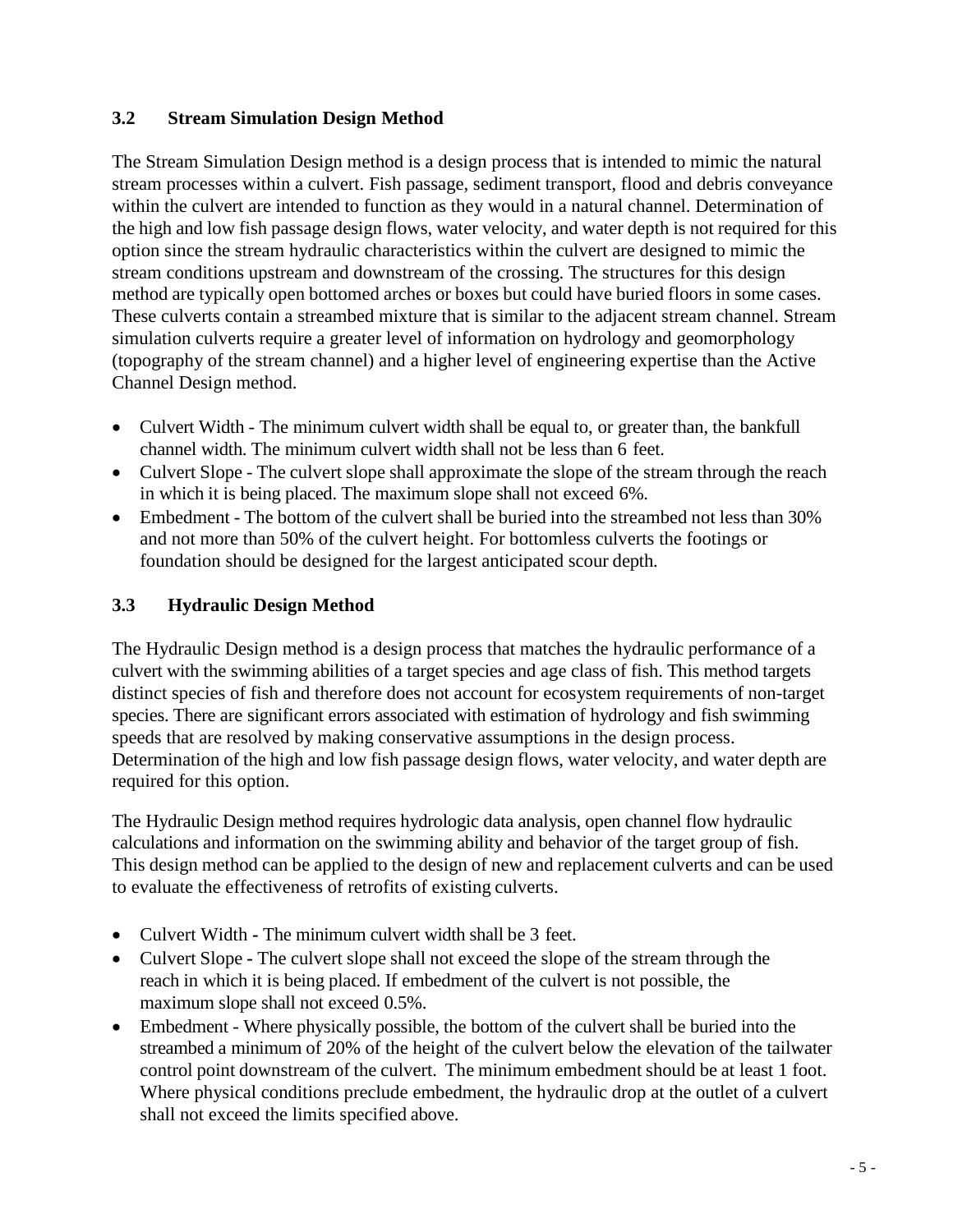#### **Hydrology for Fish Passage under the Hydraulic DesignMethod**

- **High Fish Passage Design Flow**  The high design flow for adult fish passage is used to determine the maximum water velocity within the culvert. Where flow duration data is available or can be synthesized the high fish passage design flow for adult salmonids should be the 1% annual exceedance. If flow duration data or methods necessary to compute them are not available then 50% of the 2 year flood recurrence interval flow may be used as an alternative. Another alternative is to use the discharge occupied by the cross-sectional area of the active stream channel. This requires detailed cross section information for the stream reach and hydraulic modeling. For upstream juvenile salmonid passage the high design flow should be the 10% annual exceedance flow.
- Low Fish Passage Design Flow The low design flow for fish passage is used to determine the minimum depth of water within a culvert. Where flow duration data is available or can be synthesized the 50% annual exceedance flow or 3 cfs, whichever is greater, should be used for adults and the 95% annual exceedance flow or 1 cfs, whichever is greater, should be used for juveniles.

**Maximum Average Water Velocities in the Culvert at the High Fish Passage Design Flow** -

Average velocity refers to the calculated average of velocity within the barrel of the culvert. Juveniles require 1 fps or less for upstream passage for any length culvert at their High Fish Passage Design Flow. For adult salmonids use the following table to determine the maximum velocity allowed.

|         | Culvert Length (ft)   Velocity (fps) - Adult Salmonids |
|---------|--------------------------------------------------------|
| < 60    | 6                                                      |
| 60-100  |                                                        |
| 100-200 |                                                        |
| 200-300 |                                                        |
| >300    |                                                        |

**Minimum Water Depth at the Low Fish Passage Design Flow -** For non-embedded culverts, minimum water depth shall be twelve 12 inches for adult steelhead and salmon, and six 6 inches for juvenile salmon.

**Juvenile Upstream Passage -** Hydraulic design for juvenile upstream passage should be based on representative flows in which juveniles typically migrate. Recent research (NMFS, 2001, in progress) indicates that providing for juvenile salmon up to the 10% annual exceedance flow will cover the majority of flows in which juveniles have been observed moving upstream. The maximum average water velocity at this flow should not exceed 1 fps. In some cases over short distances 2 fps may be allowed.

**Maximum Hydraulic Drop** - Hydraulic drops between the water surface in the culvert and the water surface in the adjacent channel should be avoided for all cases. This includes the culvert inlet and outlet. Where a hydraulic drop is unavoidable, its magnitude should be evaluated for both high design flow and low design flow and shall not exceed 1 foot for adults or 6 inches for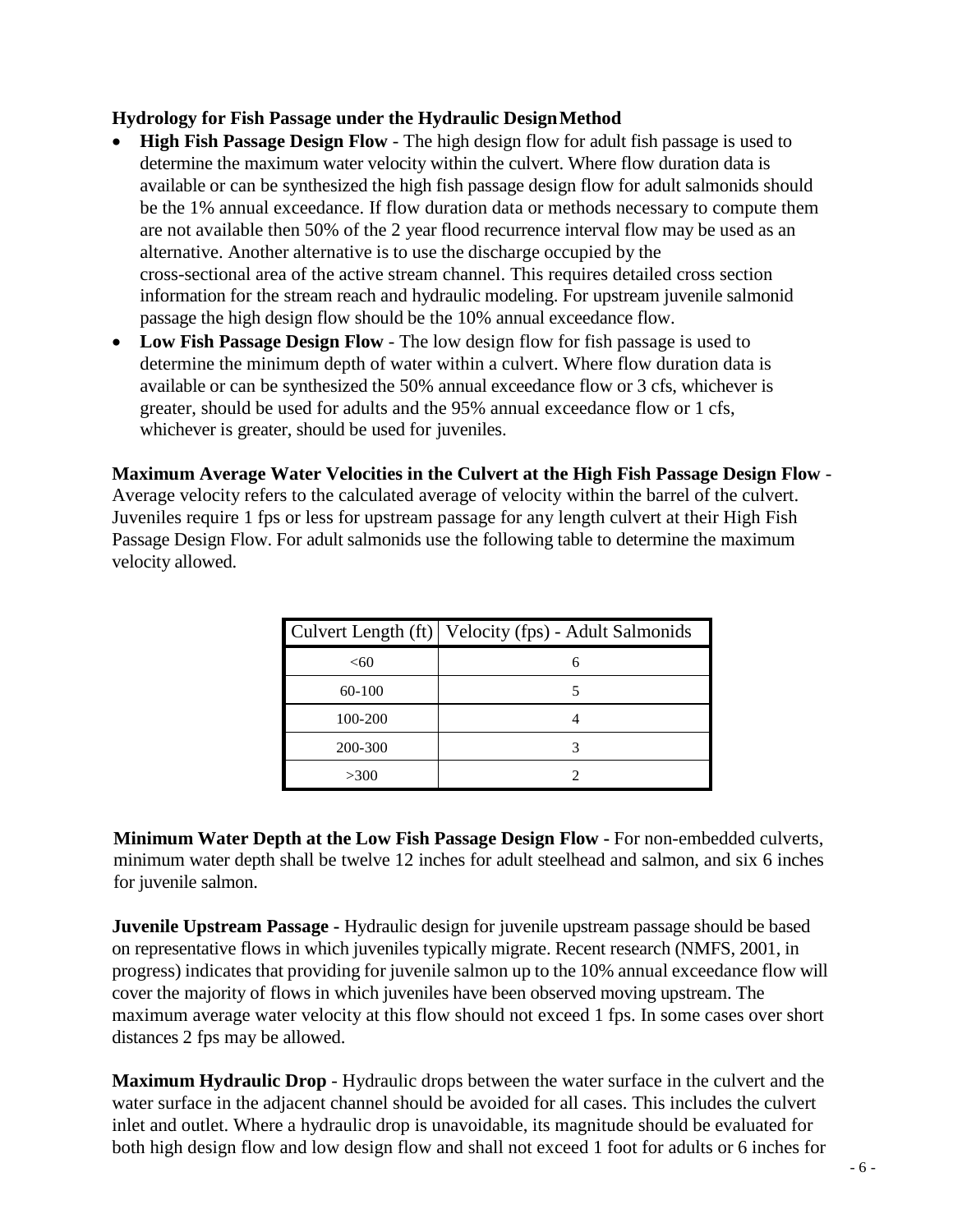juveniles. If a hydraulic drop occurs at the culvert outlet, a jump pool of at least 2 feet in depth should be provided.

# **3.4 Structural Design and Flood Capacity**

All culvert stream crossings, regardless of the design option used, shall be designed to withstand the 100-year peak flood flow without structural damage to the crossing. The analysis of the structural integrity of the crossing shall take into consideration the debris loading likely to be encountered during flooding. Stream crossings or culverts located in areas where there is significant risk of inlet plugging by flood borne debris should be designed to pass the 100-year peak flood without exceeding the top of the culvert inlet (Headwater-to-Diameter Ratio less than one). This is to ensure a low risk of channel degradation, stream diversion, and failure over the life span of the crossing. Hydraulic capacity must be compensated for expected deposition in the culvert bottom.

## **3.5 Other Hydraulic Considerations**

Besides the upper and lower flow limit, other hydraulic effects need to be considered, particularly when installing a culvert:

- Water surface elevations in the stream reach must exhibit gradual flow transitions, both upstream and downstream. Abrupt changes in water surface and velocities must be avoided, with no hydraulic jumps, turbulence, or drawdown at the entrance. A continuous low flow channel must be maintained throughout the entire stream reach.
- In addition, especially in retrofits, hydraulic controls may be necessary to provide resting pools, concentrate low flows, prevent erosion of stream bed or banks, and allow passage of bedload material.
- Culverts and other structures should be aligned with the stream, with no abrupt changes in flow direction upstream or downstream of the crossing. This can often be accommodatedby changes in road alignment or slight elongation of the culvert. Where elongation would be excessive, this must be weighed against better crossing alignment and/or modified transition sections upstream and downstream of the crossing. In crossings that are unusually long compared to streambed width, natural sinuosity of the stream will be lost and sediment transport problems may occur even if the slopes remain constant. Such problems should be anticipated and mitigated in the project design.

# **4.0 RETROFITTING CULVERTS**

For future planning and budgeting at the state and local government levels, redesign and replacement of substandard stream crossings will contribute substantially to the recovery of salmon stocks throughout the state. Unfortunately, current practices do little to address the problem: road crossing corrections are usually made by some modest level of incremental, low cost "improvement" rather than re-design and replacement. These usually involve bank or structure stabilization work, but frequently fail to address fish passage. Furthermore, bank stabilization using hard point techniques frequently denigrates the habitat quality and natural features of a stream. Nevertheless, many existing stream crossings can be made better for fish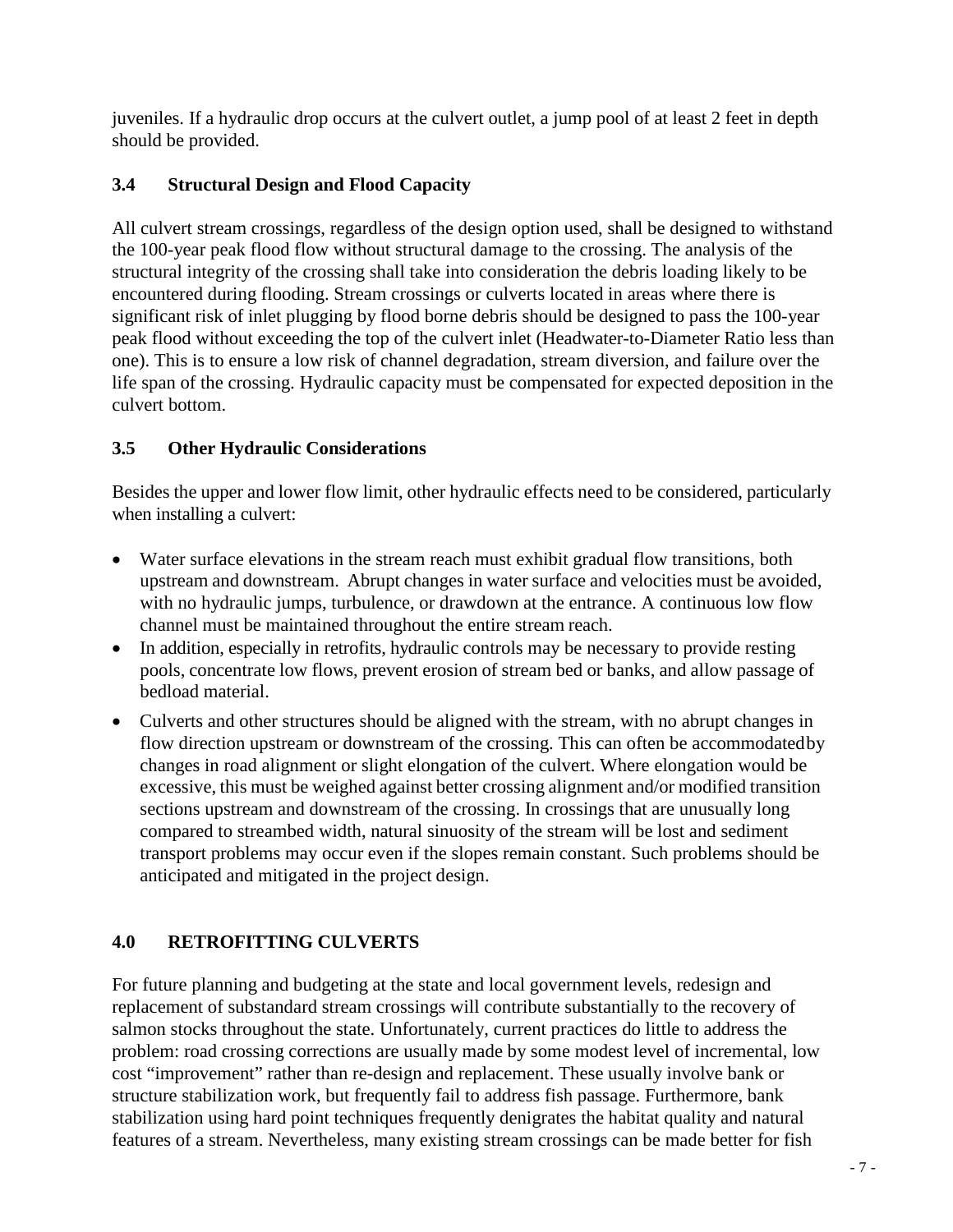passage by cost-effective means. The extent of the needed fish passage improvement work depends on the severity of fisheries impacts, the remaining life of the structure, and the status of salmonid stocks in a particular stream or watershed.

For work at any stream crossing, site constraints need to be taken into consideration when selecting options. Some typical site constraints are ease of structure maintenance, construction windows, site access, equipment, and material needs and availability. The decision to replace or improve a crossing should fully consider actions that will result in the greatest net benefit for fish passage. If a particular stream crossing causes substantial fish passage problems which hinder the conservation and recovery of salmon in a watershed, complete redesign and replacement is warranted. *Consolidation and/or decommissioning of roads can sometimes be the most costeffective option*. Consultations with NMFS or CDFG biologists can help in selecting priorities and alternatives.

Where existing culverts are being modified or retrofitted to improve fish passage, the Hydraulic Design method criteria should be the design objective for the improvements. However, it is acknowledged that the conditions that cause an existing culvert to impair fish passage may also limit the remedies for fish passage improvement. Therefore, short of culvert replacement, the Hydraulic Design method criteria should be the goal for improvement but not necessarily the required design threshold.

Fish passage through existing non-embedded culverts may be improved through the use of gradient control weirs upstream or downstream of the culvert, interior baffles or weirs, or in some cases, fish ladders. However, these measures are not a substituted for good fish passage design of new or replacement culverts. The following guidelines should be used:

- **Hydraulic Controls -** Hydraulic controls in the channel upstream and/or downstream of a culvert can be used to provide a continuous low flow path through culvert and stream reach. They can be used to facilitate fish passage by establishing the following desirable conditions: Control depth and water velocity within culvert, concentrate low flows, provide resting pools upstream and downstream of culvert and prevent erosion of bed and banks. A change in water surface elevation of up to one foot is acceptable for adult passage conditions, provided water depth and velocity in the culvert meet other hydraulic guidelines. A jump pool must be provided that is *at least* 1.5 times the jump height, or a minimum of two feet deep, whichever is deeper.
- **Baffles** Baffles may provide incremental fish passage improvement in culverts with excess hydraulic capacity that cannot be made passable by other means. Baffles may increase clogging and debris accumulation within the culvert and require special design considerations specific to the baffle type. Culverts that are too long or too high in gradient require resting pools, or other forms of velocity refuge spaced at increments along the culvert length.
- **Fishways**  Fishways are generally not recommended, but may be useful for some situations where excessive drops occur at the culvert outlet. Fishways require specialized site-specific design for each installation. A NMFS or CDFG fish passage specialist should be consulted.
- **Multiple Culverts** Retrofitting multiple barrel culverts with baffles in one of the barrels may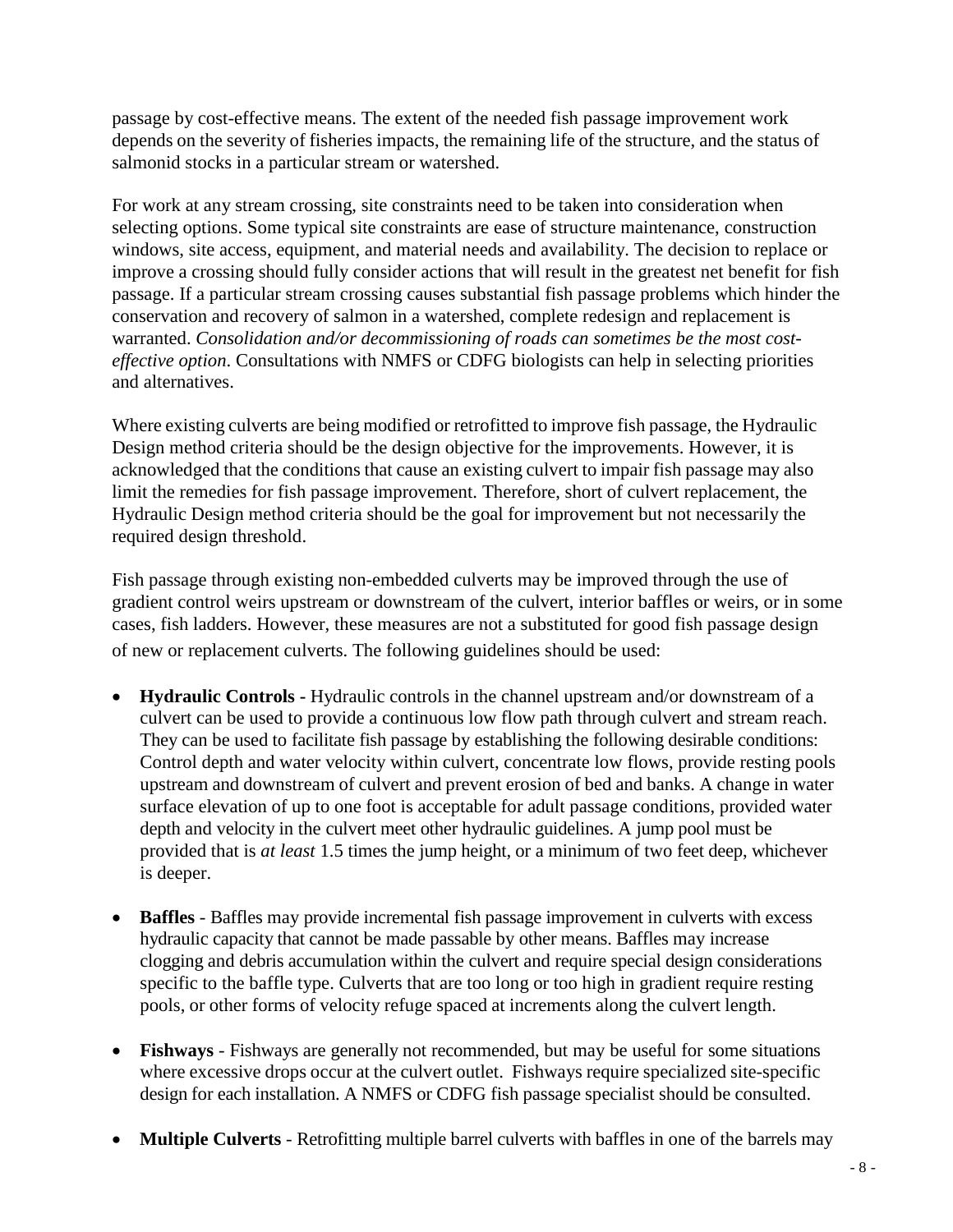be sufficient as long as low flow channel continuity is maintained and the culvert is reachable by fish at low stream flow.

## **5.0 OTHER GENERAL RECOMMENDATIONS**

Trash racks and livestock fences should not be used near the culvert inlet. Accumulated debris may lead to severely restricted fish passage, and potential injuries to fish. Where fencing cannot be avoided, it should be removed during adult salmon upstream migration periods. Otherwise, a minimum of 9 inches clear spacing should be provided between pickets, up to the high flow water surface. Timely clearing of debris is also important, even if flow is getting around the fencing. Cattle fences that rise with increasing flow are highly recommended.

Natural or artificial supplemental lighting should be provided in new and replacement culverts that are over 150 feet in length. Where supplemental lighting is required the spacing between light sources shall not exceed 75 feet.

The NMFS and the CDFG set in-stream work windows in each watershed. Work in the active stream channel should be avoided during the times of year salmonids are present. Temporary crossings, placed in salmonid streams for water diversion during construction activities, should meet all of the guidelines in this document. However, if it can be shown that the location of a temporary crossing in the stream network is not a fish passage concern at the time of the project, then the construction activity only needs to minimize erosion, sediment delivery, and impact to surrounding riparian vegetation.

Culverts shall only be installed in a de-watered site, with a sediment control and flow routing plan acceptable to NMFS or CDFG. The work area shall be fully restored upon completion of construction with a mix of native, locally adapted, riparian vegetation. Use of species that grow extensive root networks quickly should be emphasized. Sterile, non-native hybrids may be used for erosion control in the short term if planted in conjunction with native species.

Construction disturbance to the area should be minimized and the activity should not adversely impact fish migration or spawning. If salmon are likely to be present, fish clearing or salvage operations should be conducted by qualified personnel prior to construction. If these fish are listed as threatened or endangered under the federal or state Endangered Species Act, consult directly with NMFS and CDFG biologists to gain authorization for these activities. Care should be taken to ensure fish are not chased up under banks or logs that will be removed or dislocated by construction. Return any stranded fish to a suitable location in a nearby live stream by a method that does not require handling of the fish.

If pumps are used to temporarily divert a stream to facilitate construction, an acceptable fish screen must be used to prevent entrainment or impingement of small fish. Contact NMFS or CDFG hydraulic engineering staff for appropriate fish screen specifications. Unacceptable wastewater associated with project activities shall be disposed of off-site in a location that will not drain directly into any stream channel.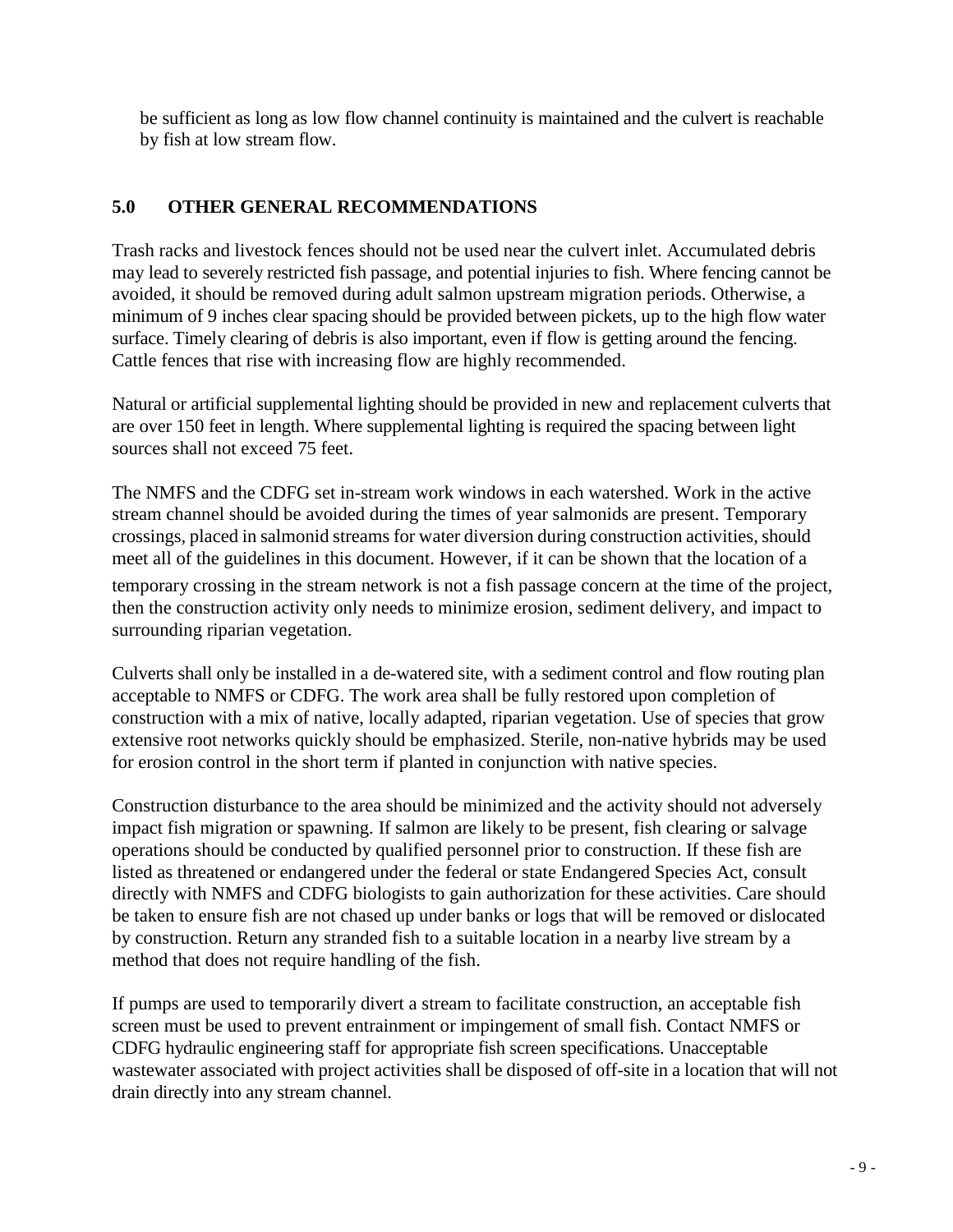# **6.0 POST-CONSTRUCTION EVALUATION AND LONG TERMMAINTENANCE AND ASSESSMENT**

Post-construction evaluation is important to assure the intended results are accomplished, and that mistakes are not repeated elsewhere. There are three parts to this evaluation:

- 1) Verify the culvert is installed in accordance with proper design and construction procedures.
- 2) Measure hydraulic conditions to assure that the stream meets these guidelines.
- 3) Perform biological assessment to confirm the hydraulic conditions are resulting in successful passage.

NMFS and/or CDFG technical staff may assist in developing an evaluation plan to fit site-specific conditions and species. The goal is to generate feedback about which techniques are working well, and which require modification in the future. These evaluations are not intended to cause extensive retrofits of any given project unless the as-built installation does not reasonably conform to the design guidelines, or an obvious fish passage problem continues to exist. Over time, the

NMFS anticipates that the second and third elements of these evaluations will be abbreviated as clear trends in the data emerge.

Any physical structure will continue to serve its intended use only if it is properly maintained. During the storm season, timely inspection and removal of debris is necessary for culverts to continue to move water, fish, sediment, and debris. In addition, all culverts should be inspected at least once annually to assure proper functioning. Summary reports should be completed annually for each crossing evaluated. An annual report should be compiled for all stream crossings and submitted to the resource agencies. A less frequent reporting schedule may be agreed upon for proven stream crossings. Any stream crossing failures or deficiencies discovered should be reported in the annual cycle and corrected promptly.

## **8.0 DEFINITIONS**

These definitions apply to terms used in this document. Meanings may differ when used in another context and are not legal unless otherwise noted. Definitions were shortened, paraphrased or adapted to fit regional conditions and for ease of understanding.

**Active Channel**: A waterway of perceptible extent that periodically or continuously contains moving water. It has definite bed and banks which serve to confine the water and includes stream channels, secondary channels, and braided channels. It is often determined by the "ordinary high water mark" which means that line on the shore established by the fluctuations of water and indicated by physical characteristics such as clear, natural line impressed on the bank, shelving, changes in the character of soil, destruction of terrestrial vegetation, the presence of litter and debris, or other appropriate means that consider the characteristics of the surroundingareas.

**Bankfull:** The point on a streambank at which overflow into the floodplain begins. The floodplain is a relatively flat area adjacent to the channel constructed by the stream and overflowed by the stream at a recurrence interval of about one to two years. If the floodplain is absent or poorly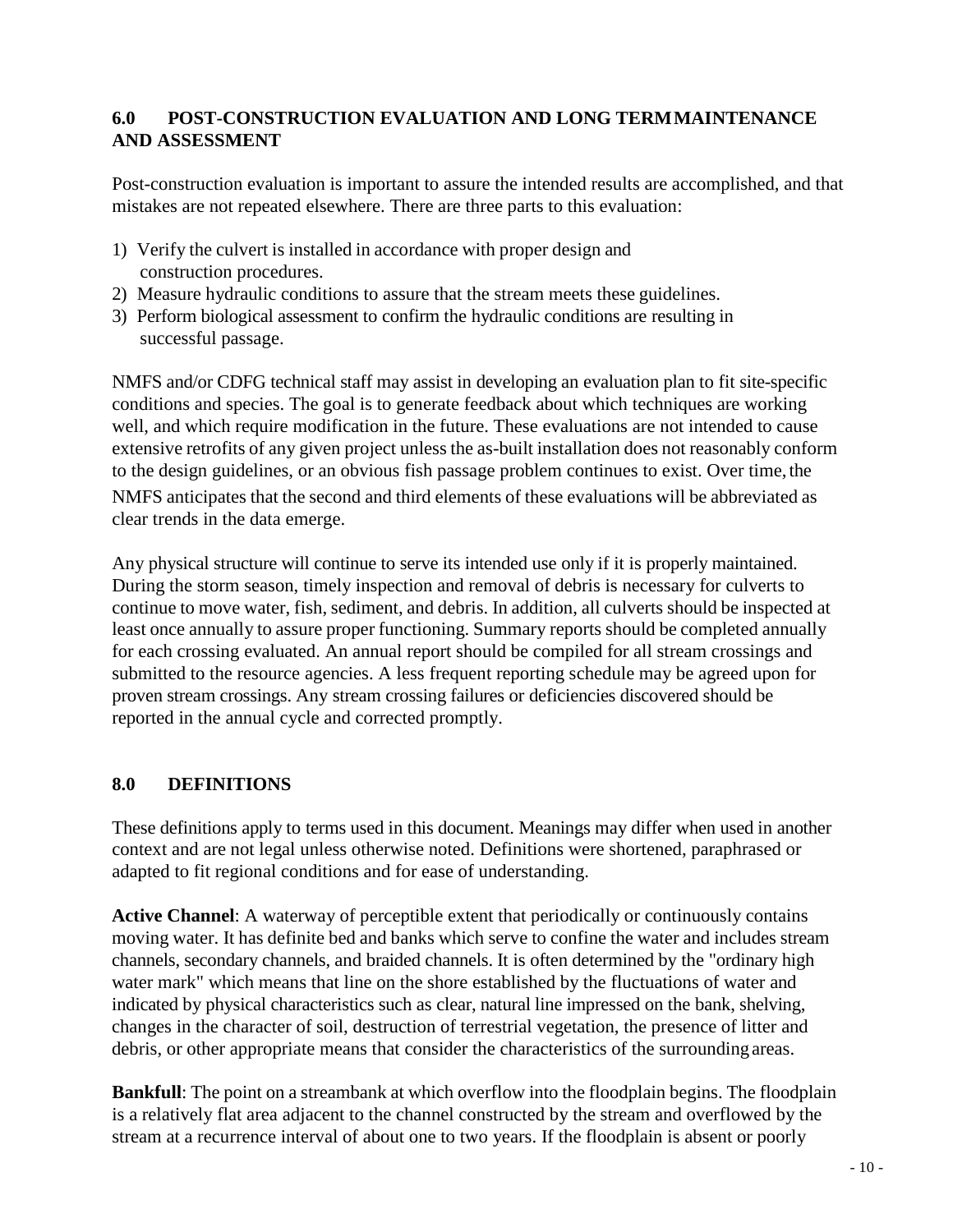defined, other indicators may identify bankfull. These include the height of depositional features, a change in vegetation, slope or topographic breaks along the bank, a change in the particle size of bank material, undercuts in the bank, and stain lines or the lower extent of lichens and moss on boulders. Field determination of bankfull should be calibrated to known stream flows or to regional relationships between bankfull flow and watershed drainage area.

**Bedload**: Sand, silt, and gravel, or soil and rock debris rolled along the bottom of a stream by the moving water. The particles of this material have a density or grain size which prevents movement far above or for a long distance out of contact with the streambed under natural flowconditions.

**Fish Passage**: The ability of both adult and juvenile fish to move both up and down stream.

**Flood Frequency**: The frequency with which a flood of a given discharge has the probability of recurring. For example, a "100-year" frequency flood refers to a flood discharge of a magnitude likely to occur on the average of once every 100 years or, more properly, has a one-percent chance of being exceeded in any year. Although calculation of possible recurrence is often based on historical records, there is no guarantee that a "100-year" flood will occur at all within the 100 year period or that it will not recur several times.

**Flood Prone Zone**: Spatially, this area generally corresponds to the modern floodplain, but can also include river terraces subject to significant bank erosion. For delineation, see definition for floodplain.

**Floodplain**: The area adjacent to the stream constructed by the river in the present climate and inundated during periods of high flow.

**Flow Duration Curve**: A cumulative frequency curve that shows the percentage of time that specified discharges are equaled or exceeded. Flow duration curves are usually based on daily streamflow and describe the flow characteristics of a stream throughout a range of discharges without regard to the sequence of occurrence. If years of data are plotted the annual exceedance flows can be determined.

**Ordinary High Water Mark**: The mark along the bank or shore up to which the presence and action of the water are common and usual, and so long continued in all ordinary years, as to leave a natural line impressed on the bank or shore and indicated by erosion, shelving, changes in soil characteristics, destruction of terrestrial vegetation, or other distinctive physical characteristics.

**Roads**: For purposes of these guidelines, roads include all sites of intentional surface disturbance for the purpose of vehicular or rail traffic and equipment use, including all surfaced and unsurfaced roads, temporary roads, closed and inoperable roads, legacy roads, skid trails, tractor roads, layouts, landings, turnouts, seasonal roads, fire lines, and staging areas.

**Section 10 and 404 Regulatory Programs**: The principal federal regulatory programs, carried out by the U.S. Army Corps of Engineers, affecting structures and other work below mean high water. The Corps, under Section 10 of the River and Harbor Act of 1899, regulates structures in, or affecting, navigable waters of the U.S. as well as excavation or deposition of materials (e.g., dredging or filling) in navigable waters. Under Section 404 of the Federal Water Pollution Control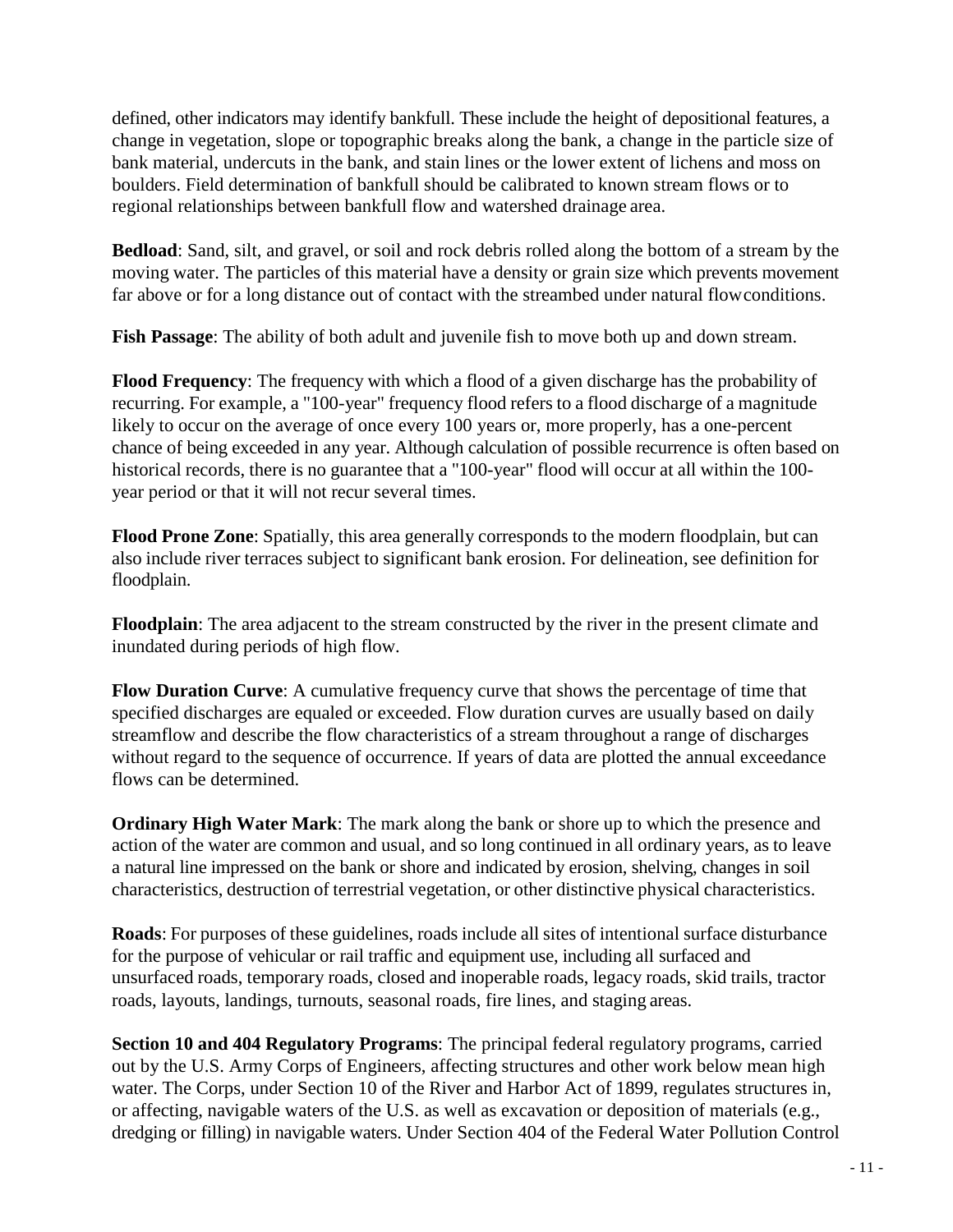Act Amendments (Clean Water Act of 1977), the Corps is also responsible for evaluating application for Department of the Army permits for any activities that involve the placement of dredged or fill material into waters of the United States, including adjacent wetlands.

**Waters of the United States**: Currently defined by regulation to include all navigable and interstate waters, their tributaries and adjacent wetlands, as well as isolated wetlands and lakes and intermittent streams.

END

#### **Please direct questions regarding this material to:**

National Marine Fisheries Service Phone: (707) 575-6050 Environmental Services Branch Hydraulic Engineering Staff 777 Sonoma Avenue, Suite 325 Santa Rosa, CA 95404

Fax: (707) 578-3425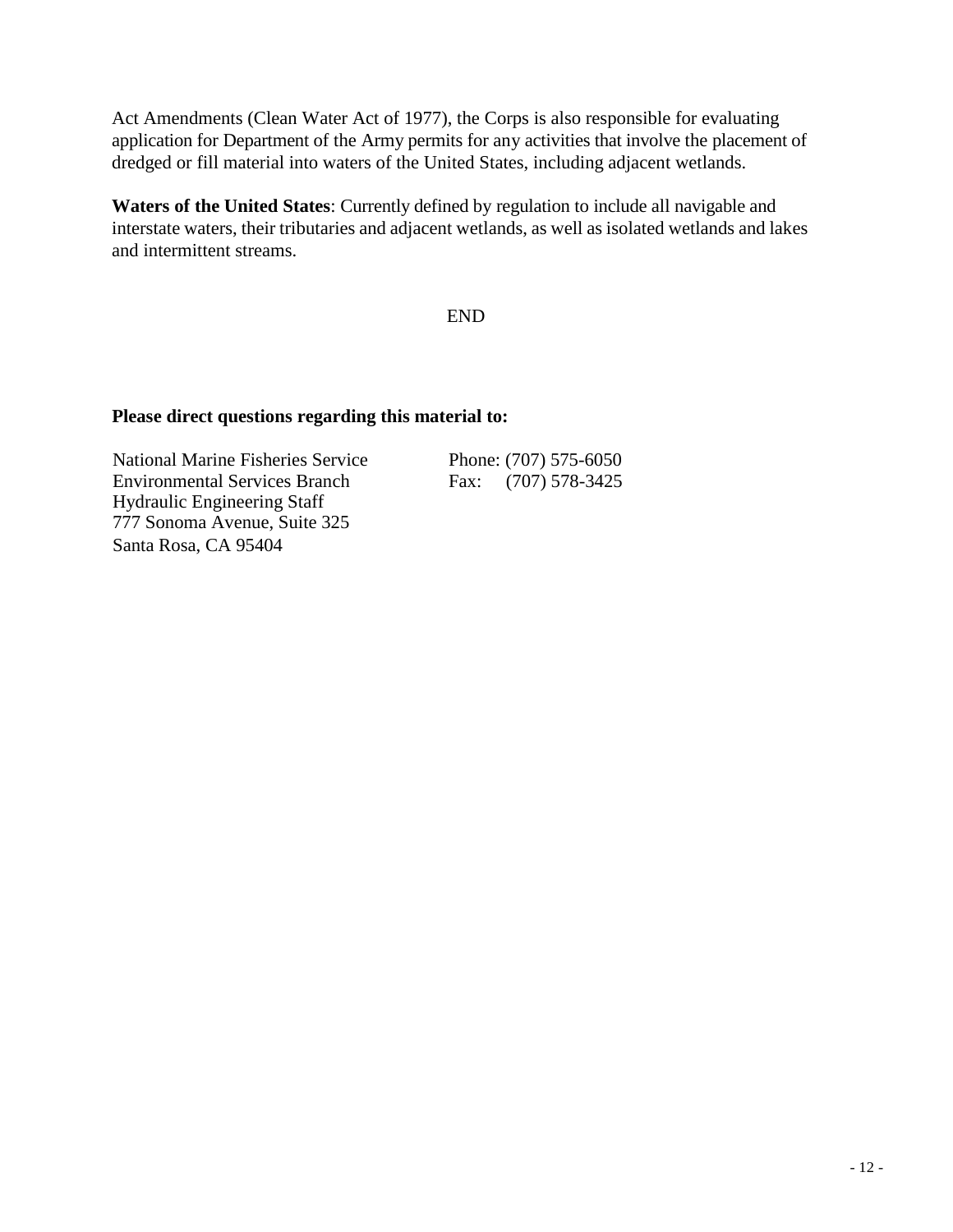#### **9.0 REFERENCES**

- Baker, C.O. and F.E. Votapka. 1990. *Fish Passage Through Culverts*. Federal Highways Administration & USDA Forest Service. FHWA-FL-90-006. 67 pages. (Available from USDA Forest Service publications, San Dimas Laboratory, CA)
- Bates, K. 1992. *Fishway Design Guidelines for Pacific Salmon*. Working paper 1.6. (Available from Ken Bates, Lands and Restoration Program Chief Engineer, Washington Dept. of Fish and Wildlife. 600 Capitol Way North, Olympia, WA, 98501-1091.)
- Beechie, T., E. Beamer, and L. Wasserman. 1994. *Estimating Coho Salmon Rearing Habitat and Smolt Production Losses in a Large River Basin, and Implications for Habitat Restoration*. North Am. J. Fish. Mgt. 14:797 - 811.
- Behlke, C.E., D.L. Kane, R.F. McLean, and M.D. Travis. 1991. *Fundamentals of Culvert Design for Passage of Weak-Swimming Fish, Final Report*. Alaska DOT&PF and USDT, Federal Highway Administration, FHWA-AK-RD-90-10. 177 pages.
- California Department of Fish and Game. 1998. *California Salmonid Stream Habitat Restoration Manual, 3rd Edition, Part X Fish Passage Evaluation At Road Crossings*  (Part X is in preparation, expected fall 2001).
- California Department of Fish and Game. 2001. *Culvert Criteria for Fish Passage*.
- Clay, C.H. 1995. *Design of Fishways and Other Fish Facilities, 2nd Edition*. Lewis Publishers, CRC Press (imprint), Boca Raton, FL. 248 pages.
- Evans, W.A. and B. Johnston. 1980. *Fish Migration and Fish Passage: a Practical Guide to Solving Fish Passage Problems*. U.S. Forest Service, EM - 7100 - 2, Washington, D.C.
- Furniss, M.J., T.D. Roelofs, and C.S. Yee. 1991. *Road Construction and Maintenance*. American Fisheries Society Special Publication 19:297-323.
- Gebhards, S., and J. Fisher. 1972. *Fish Passage and Culvert Installations*. Idaho Fish and Game Rep. 12 pages.
- Groot, C., and L. Margolis, editors. 1991*. Pacific Salmon Life Histories*. Univ. British Columbia Press, Vancouver. 564 pages.
- Hassler, T.J. 1987. *Species Profiles: Life Histories and Environmental Requirements of Coastal Fishes and Invertebrates (Pacific Southwest) Coho Salmon*. U.S. Fish Wildl. Serv. Biol. Rep. 82(11.70). U.S. Army Corps of Engineers, TR EL-82-4. 19 pages.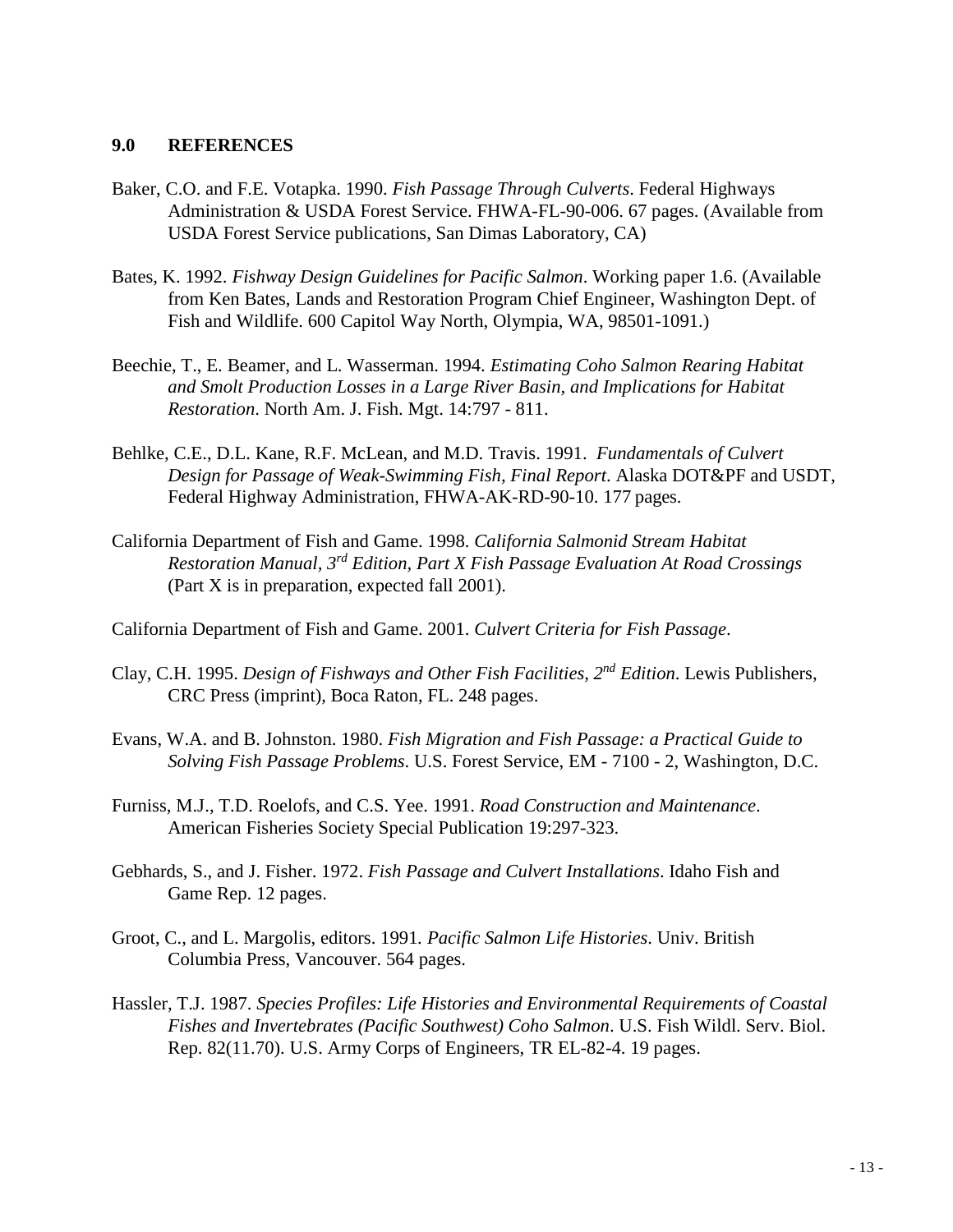- Johnson, A. and J.F. Orsborn. Undated, circa 1990. *Welcome to Culvert College*. Washington Trout, Duvall, WA. 67 pages.
- Kay, AR., and R.B. Lewis. 1970. *Passage of Anadromous Fish Through Highway Drainage Structures*. California Division of Highways, Dist. 01 Res. Rep. 629110. 28 pages.
- Katopodis, C. 1992. *Introduction to Fishway Design*. Working Document from Fish Passageways and Diversion Structures Course presented by National Education and Training Center, USFWS.
- Lauman, J.E. 1976. *Salmonid Passage at Stream-Road Crossings*. Oregon Dept. of Fish and Wildlife.
- McClellan, T.J. 1970. *Fish Passage Through Highway Culverts*. U.S. Dept. Trans., Federal Highway Administration and Oregon State Game Comm., Portland OR. 16 pages.
- Meehan, W.R., editor. 1991. *Influences of Forest and Rangeland Management on Salmonid Fishes and Their Habita*ts. American Fisheries Society Special Publication 19.
- ODFW, 1997. Oregon Department of Fish and Wildlife *Guidelines and Criteria for Stream-Road Crossings*. 7 pages.
- Pearsons, T.N., G.A. McMichael, S.W. Martin, E.L. Bartrand, A. Long, and S.A. Leider. 1996. *Yakima Species Interactions Studies Annual Report 1994*. U.S. Department of Energy, Bonneville Power Administration Annual Report 1994. No. DOE/BPB99852-3.
- Poulin, V.A., and H.W. Argent. 1997. *Stream Ccrossing Guidebook for Fish Streams, a Working Draft*. Prepared for British Columbia Ministry of Forests. 80 pages.
- Sandercock, F.K. 1991*. Life History of Coho Salmon*. Pages 397-445 *in* C. Groot and L. Margolis (ed.s.), Pacific salmon life histories. Univ. British Columbia Press, Vancouver. 564 pages.
- Shirvell, C.S. 1994. Effect of changes in streamflow on the microhabitat use and movement of sympatric juvenile coho salmon (*Oncorhynchus kisutch*) and chinook salmon (*O. tshawytscha*) in a natural stream. Can. J. Fish. Aquat. Sci. 51:1644-1652.
- Salmonid Restoration Federation Conference. 1996. *Culvert Fish Passage Design and Retrofitting Workshop*. Fortuna, CA. 30 pages.
- U.S.D.A., Forest Service, 1999. *Water Road Interaction Series*.